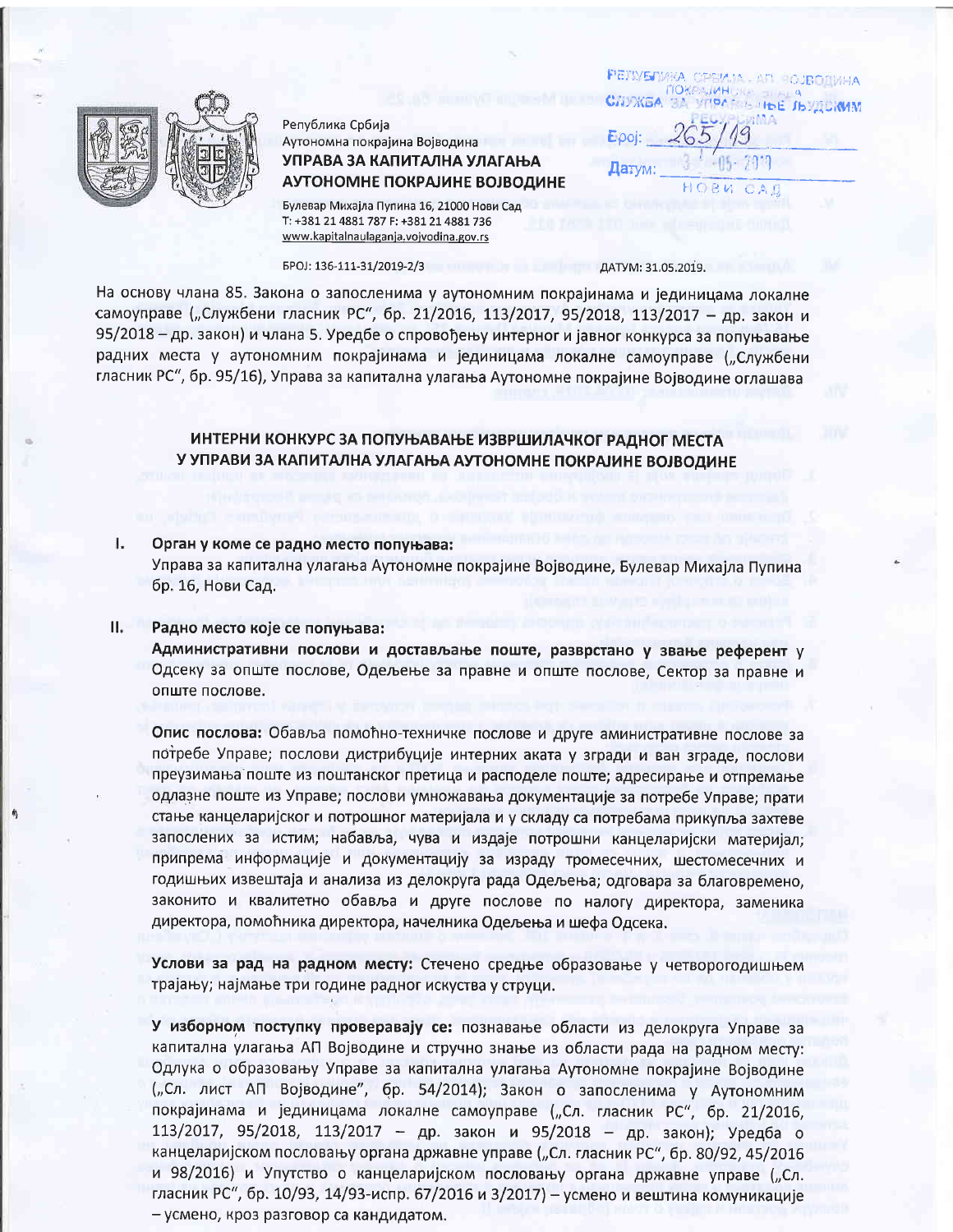- Ш. Место рада: Нови Сад, Булевар Михајла Пупина бр. 25.
- IV. Рок за подношење пријаве на јавни конкурс је 8 дана од дана оглашавања интерног конкурса на огласној табли.
- V. Лице које је задужено за давање обавештења о интерном конкурсу: Дарко Зиројевић, тел: 021 4881 815.
- VI. Адреса на коју се подноси пријава за интерни конкурс:

Управа за капитална улагања Аутономне покрајине Војводине, Булевар Михајла Пупина 16 /фактичка адреса Булевар Михајла Пупина 25/, са назнаком "интерни конкурс: радно место - Административни послови и достављање поште".

#### VII. Датум оглашавања: 03.06.2019. године

#### VIII. Докази који се прилажу уз пријаву на интерни конкурс:

- 1. Поред пријаве која је својеручно потписана, са наведеном адресом за пријем поште, адресом електронске поште и бројем телефона, прилаже се радна биографија;
- 2. Оригинал или оверена фотокопија Уверења о држављанству Републике Србије, не старије од шест месеци од дана оглашавања интерног конкурса;
- 3. Фотокопија личне карте, односно испис очитане биометријске личне карте;
- 4. Доказ о стручној спреми према условима (оригинал или оверена фотокопија дипломе којом се потврђује стручна спрема);
- 5. Решење о распоређивању, односно решење да је службеник нераспоређен (оригинал или оверена фотокопија);
- 6. Доказ о положеном државном стручном испиту (уколико га је положио, оригинал или оверена фотокопија);
- 7. Фотокопија доказа о најмање три година радног искуства у струци (потврда, решење, уговори и други акти којима се доказује у ком периоду и са којом стручном спремом је стечено радно искуство);
- 8. Оригинал или оверена фотокопија уверења МУП-а да кандидат није правноснажно осуђиван на безусловну казну затвора од најмање шест месеци, не старије од шест месеци од дана оглашавања интерног конкурса;
- 9. Изјава којом се учесник интерног конкурса опредељује да ли ће сам прибавити доказе о чињеницама о којим се води службена евиденција или ће то орган по службеној дужнности учинити уместо њега (образац 1 или 2).

### НАПОМЕНА:

Одредбом члана 9. став 3. и 4. и члана 103. Законом о општем управном поступку ("Службени гласник РС", број 18/2016 и 95/2018 - аутентично тумачење) прописано је, између осталог, да су органи у обавези да по службеној дужности, када је то неопходно за одлучивање, у складу са законским роковима, бесплатно размењују, врше увид, обрађују и прибављају личне податке о чињеницама садржаним у службеним евиденцијама, осим ако странка изричито изјави да ће податке прибавити сама.

Докази који се прилажу уз пријаву на овај интерни конкурс, а о којима се води службена евиденција су: доказ о положеном државном стручном испиту (уколико је положен), уверење о држављанству и уверење МУП-а да кандидат није правноснажно осуђиван на безусловну казну затвора од најмање шест месеци.

Уколико се учесник интерног конкурса определи да наведене доказе орган прибави по службеној дужности, дужан је да се писмено изјасни о давању сагласности за коришћење личних података у сврху прикупљања података о наведеним доказима и да уз пријаву на јавни конкурс достави и изјаву о томе (образац изјаве I).